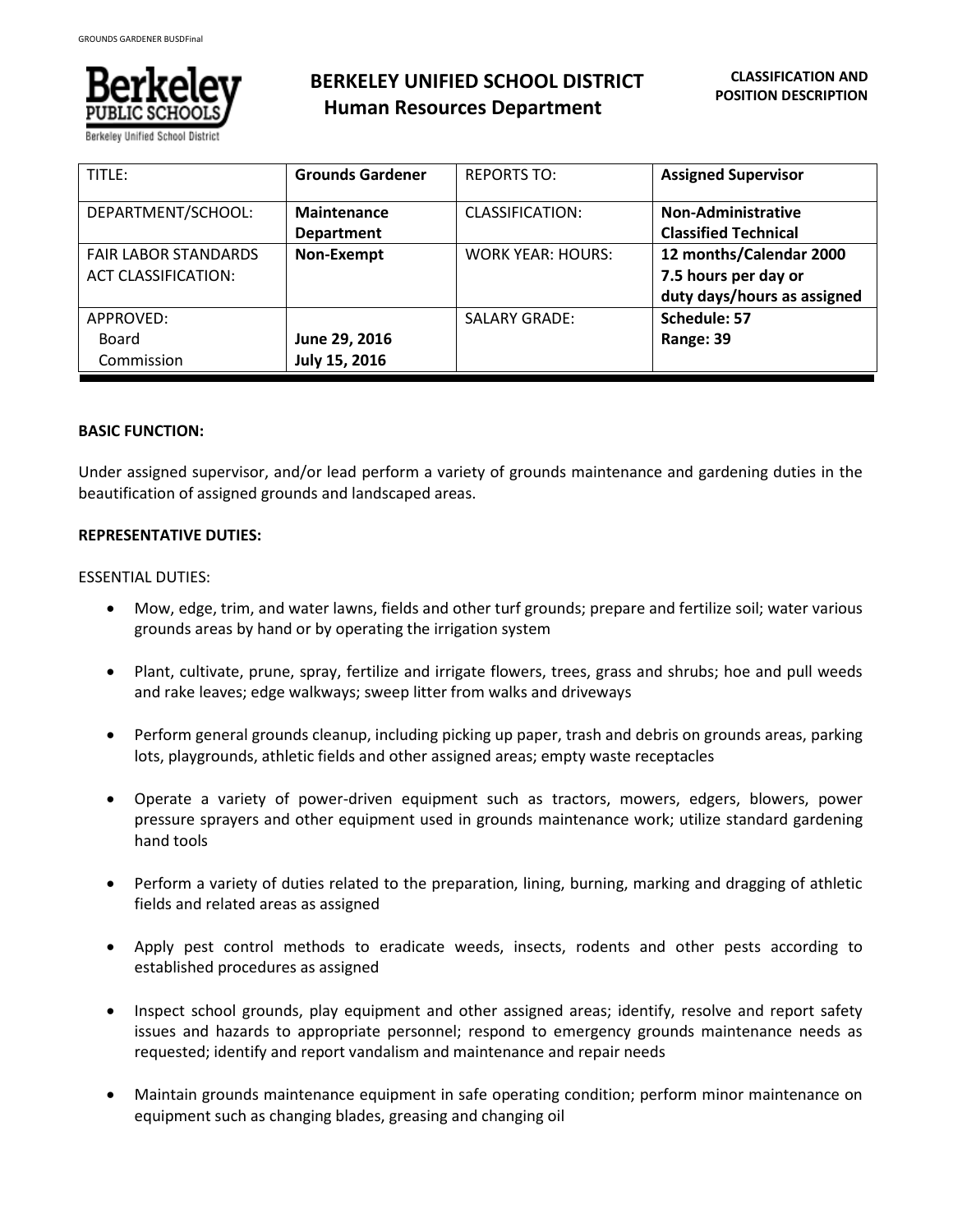- Maintain routine records related to assigned activities
- Move and arrange outdoor and/or landscape furniture and equipment to perform gardening duties

#### OTHER DUTIES:

Perform related duties as assigned

## **KNOWLEDGE AND ABILITIES:**

### KNOWLEDGE OF:

Basic grounds maintenance procedures including mowing, edging, raking and weeding Methods, equipment and materials used in gardening and grounds-keeping work Cultivating, fertilizing, watering and spraying of flowers, trees and shrubs Operation and maintenance of hand and power tools and equipment used in grounds-keeping Basic record-keeping techniques Health and safety regulations

ABILITY TO:

Perform a variety of grounds maintenance and gardening duties in the beautification of assigned grounds and landscaped areas Mow, edge, water, weed, fertilize, rake and cultivate lawns, flowerbeds, athletic fields and other landscaped areas Operate hand and power tools and other equipment used in grounds maintenance Understand and follow oral and written instructions Maintain routine records Observe health and safety regulations Work cooperatively with others

## **EDUCATION AND EXPERIENCE:**

Any combination equivalent to: sufficient training and experience to demonstrate the knowledge and abilities listed above and one year of experience in gardening and grounds maintenance work

## **LICENSES AND OTHER REQUIREMENTS:**

Valid California driver's license

## **WORKING CONDITIONS:**

ENVIRONMENT: Outdoor work environment Seasonal heat and cold or adverse weather conditions Exposure to fumes, dust, odors, oil/grease, gases